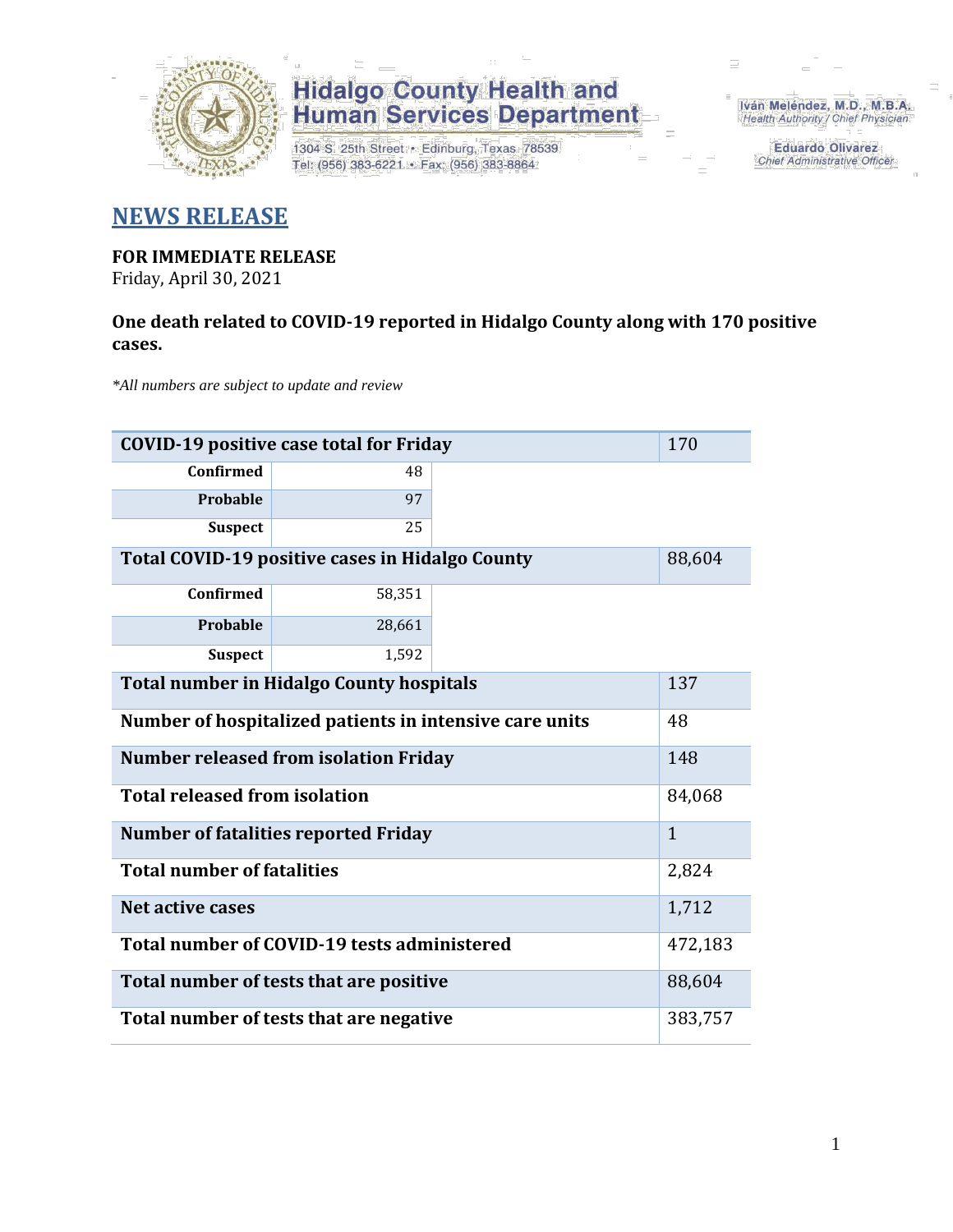

1304 S. 25th Street · Edinburg, Texas 78539 Tel: (956) 383-6221 · Fax: (956) 383-8864

Iván Meléndez, M.D., M.B.A. Health Authority / Chief Physician

> **Eduardo Olivarez Chief Administrative Officer**

*Hidalgo County uses the case status definition provided by the Texas Department of State Health Service's 2020 Epi Case Criteria Guide revised November 2020.*

- *1. Confirmed: A person who has tested positive through a molecular or PCR (oral or nasal swabs) test that looks for the presence of the virus's genetic material.*
- *2. Probable: A person who meets presumptive laboratory evidence through detection of COVID-19 by antigen test in a respiratory specimen.*
- *3. Suspect: A person who meets supported laboratory evidence through detection of specific antibodies in serum, plasma, whole body, and no prior history of being confirmed or probable case.*

*For more information of case status definition for COVID-19, please refer to:*

[https://www.dshs.state.tx.us/IDCU/investigation/epi-case-criteria-guide/2020-Epi-Case-Criteria-](https://www.dshs.state.tx.us/IDCU/investigation/epi-case-criteria-guide/2020-Epi-Case-Criteria-Guide.pdf)[Guide.pdf](https://www.dshs.state.tx.us/IDCU/investigation/epi-case-criteria-guide/2020-Epi-Case-Criteria-Guide.pdf)

The deaths include:

|  | Age Gender City |                      |  |  |
|--|-----------------|----------------------|--|--|
|  |                 | 1 70+ Female McAllen |  |  |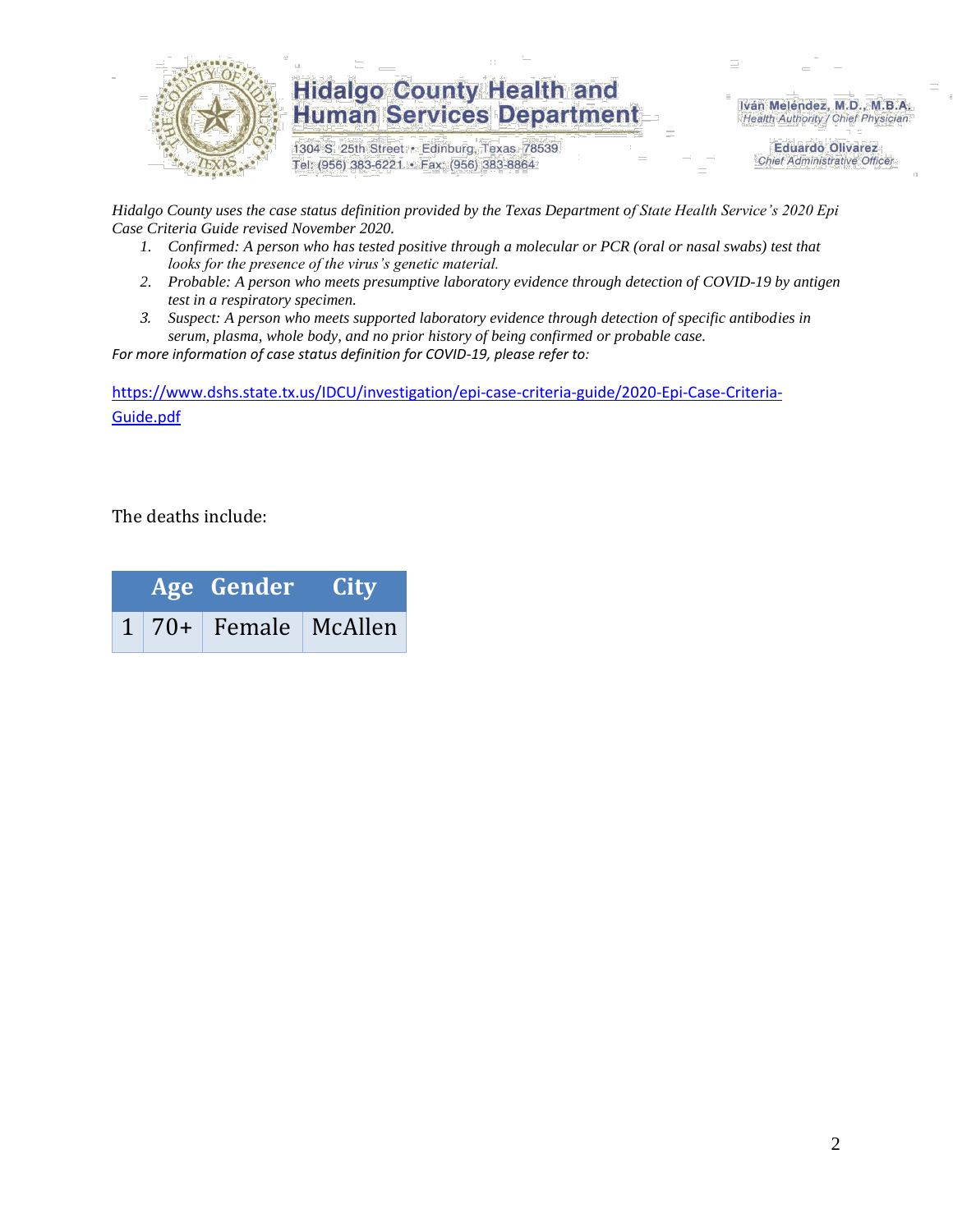

1304 S. 25th Street · Edinburg, Texas 78539 Tel: (956) 383-6221 · Fax: (956) 383-8864

Iván Meléndez, M.D., M.B.A.<br>Health Authority / Chief Physician

**Eduardo Olivarez** Chief Administrative Officer

Friday, April 30, 2021 positive cases include:

|                | <b>Age Range</b> | Gender       | <b>City</b> |     | <b>Age Range</b> | Gender       | City     |
|----------------|------------------|--------------|-------------|-----|------------------|--------------|----------|
| $\mathbf{1}$   | $0 - 19$         | M            | Alamo       | 86  | 40s              | $\mathbf F$  | McAllen  |
| $\mathbf{2}$   | $0 - 19$         | F            | Alamo       | 87  | 40s              | F            | McAllen  |
| 3              | $0 - 19$         | $\mathbf M$  | Alamo       | 88  | 50s              | ${\bf F}$    | McAllen  |
| 4              | $0 - 19$         | F            | Alamo       | 89  | 50s              | F            | McAllen  |
| 5              | $0 - 19$         | M            | Alamo       | 90  | 50s              | ${\bf F}$    | McAllen  |
| 6              | $0 - 19$         | M            | Alamo       | 91  | 60s              | M            | McAllen  |
| $\overline{7}$ | $0 - 19$         | ${\bf F}$    | Alamo       | 92  | 60s              | ${\bf F}$    | McAllen  |
| 8              | 20s              | F            | Alamo       | 93  | 60s              | F            | McAllen  |
| 9              | 30s              | $\mathbf M$  | Alamo       | 94  | 60s              | ${\bf F}$    | McAllen  |
| 10             | $0 - 19$         | M            | Alton       | 95  | $70+$            | M            | McAllen  |
| 11             | 40s              | $\mathbf{F}$ | Alton       | 96  | $0 - 19$         | $\mathbf{F}$ | Mercedes |
| 12             | 40s              | M            | Alton       | 97  | $0 - 19$         | M            | Mercedes |
| 13             | 50s              | $\mathbf M$  | Alton       | 98  | $0 - 19$         | $\mathbf M$  | Mercedes |
| 14             | $0 - 19$         | M            | Donna       | 99  | $0 - 19$         | F            | Mercedes |
| 15             | $0 - 19$         | $\mathbf F$  | Donna       | 100 | 50s              | ${\bf F}$    | Mercedes |
| 16             | $0 - 19$         | $\mathbf F$  | Donna       | 101 | $0 - 19$         | M            | Mission  |
| 17             | $0 - 19$         | M            | Donna       | 102 | $0 - 19$         | $\mathbf M$  | Mission  |
| 18             | $0 - 19$         | M            | Donna       | 103 | $0 - 19$         | M            | Mission  |
| 19             | $0 - 19$         | ${\bf F}$    | Donna       | 104 | $0 - 19$         | M            | Mission  |
| 20             | 20s              | F            | Donna       | 105 | $0 - 19$         | F            | Mission  |
| 21             | 30s              | ${\bf F}$    | Donna       | 106 | $0 - 19$         | ${\bf F}$    | Mission  |
| 22             | 30s              | M            | Donna       | 107 | $0 - 19$         | M            | Mission  |
| 23             | 30s              | $\mathbf M$  | Donna       | 108 | 20s              | ${\bf F}$    | Mission  |
| 24             | 30s              | F            | Donna       | 109 | 20s              | F            | Mission  |
| 25             | 30s              | $\mathbf M$  | Donna       | 110 | 30s              | $M_{\rm}$    | Mission  |
| 26             | 40s              | $\rm F$      | Donna       | 111 | 30s              | ${\bf F}$    | Mission  |
| 27             | 50s              | F            | Donna       | 112 | 30s              | $\mathbf M$  | Mission  |
| 28             | 60s              | F            | Donna       | 113 | 30 <sub>s</sub>  | M            | Mission  |
| 29             | $70+$            | $\mathbf F$  | Donna       | 114 | 30s              | M            | Mission  |
| 30             | $0 - 19$         | F            | Edinburg    | 115 | 30s              | F            | Mission  |
| 31             | $0 - 19$         | M            | Edinburg    | 116 | 40s              | M            | Mission  |
| 32             | $0 - 19$         | F            | Edinburg    | 117 | 40s              | F            | Mission  |
| 33             | $0 - 19$         | ${\bf F}$    | Edinburg    | 118 | 50s              | $\mathbf M$  | Mission  |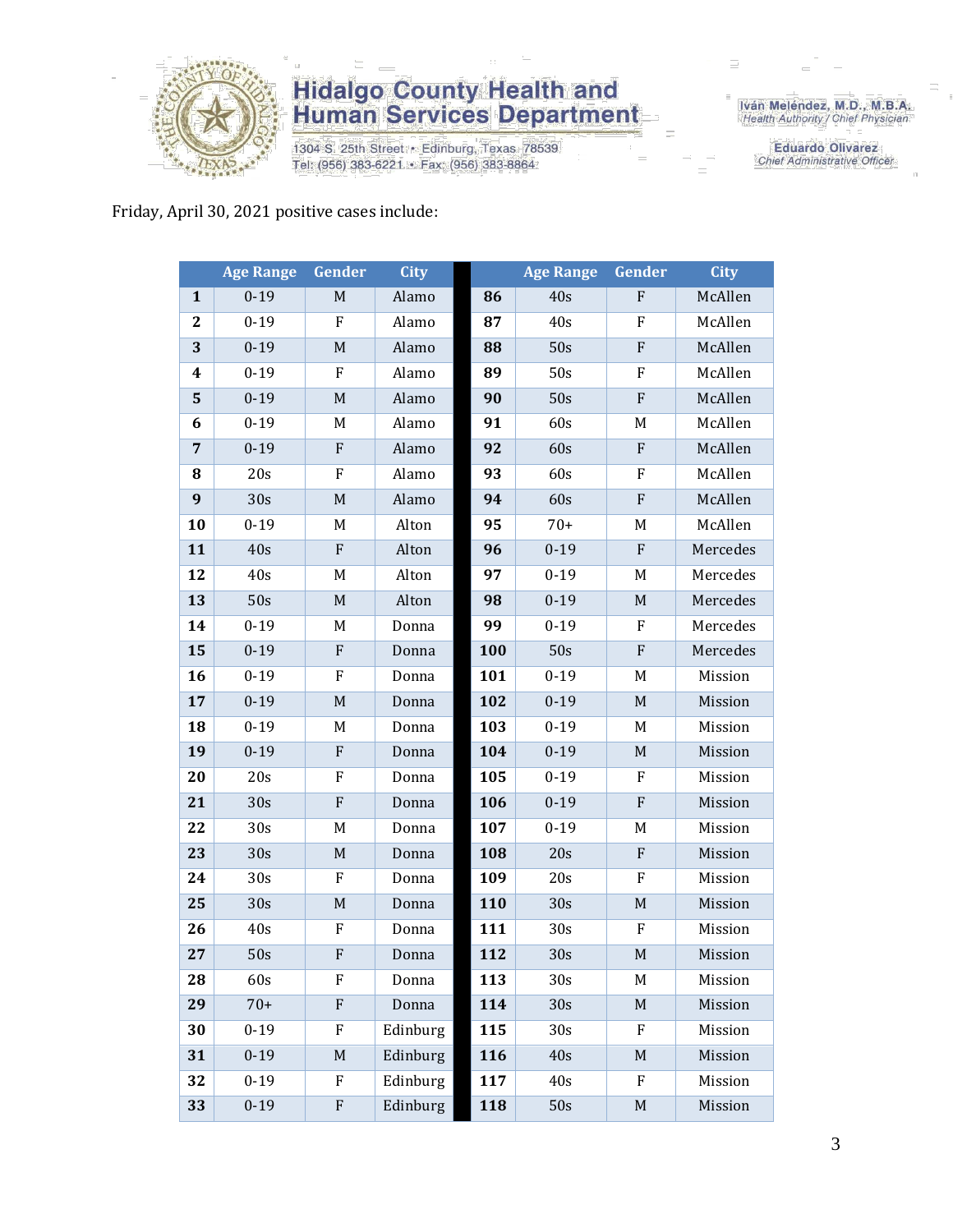

1304 S. 25th Street • Edinburg, Texas 78539<br>Tel: (956) 383-6221 • Fax: (956) 383-8864

Iván Meléndez, M.D., M.B.A.<br>Health Authority / Chief Physician

Eduardo Olivarez Chief Administrative Officer

| 34 | $0 - 19$ | M           | Edinburg | 119 | 50s             | M                         | Mission     |
|----|----------|-------------|----------|-----|-----------------|---------------------------|-------------|
| 35 | $0 - 19$ | $\mathbf M$ | Edinburg | 120 | 50s             | ${\bf F}$                 | Mission     |
| 36 | $0 - 19$ | ${\bf F}$   | Edinburg | 121 | 60s             | ${\bf F}$                 | Mission     |
| 37 | $0 - 19$ | $\mathbf M$ | Edinburg | 122 | $70+$           | $\mathbf M$               | Mission     |
| 38 | $0 - 19$ | $\rm F$     | Edinburg | 123 | $0 - 19$        | M                         | Pharr       |
| 39 | $0 - 19$ | M           | Edinburg | 124 | $0 - 19$        | $\boldsymbol{\mathrm{F}}$ | Pharr       |
| 40 | $0 - 19$ | M           | Edinburg | 125 | 20s             | ${\rm F}$                 | Pharr       |
| 41 | $0 - 19$ | ${\bf F}$   | Edinburg | 126 | 20s             | ${\bf F}$                 | Pharr       |
| 42 | $0 - 19$ | M           | Edinburg | 127 | 20s             | F                         | Pharr       |
| 43 | $0 - 19$ | $\mathbf M$ | Edinburg | 128 | 20s             | ${\bf F}$                 | Pharr       |
| 44 | $0 - 19$ | $\rm F$     | Edinburg | 129 | 30 <sub>s</sub> | F                         | Pharr       |
| 45 | 20s      | $\mathbf M$ | Edinburg | 130 | 30s             | $\mathbf M$               | Pharr       |
| 46 | 20s      | M           | Edinburg | 131 | 30s             | $\boldsymbol{\mathrm{F}}$ | Pharr       |
| 47 | 20s      | ${\bf F}$   | Edinburg | 132 | 30s             | ${\bf F}$                 | Pharr       |
| 48 | 20s      | $\rm F$     | Edinburg | 133 | 30s             | M                         | Pharr       |
| 49 | 20s      | $\mathbf M$ | Edinburg | 134 | 40s             | ${\bf F}$                 | Pharr       |
| 50 | 20s      | M           | Edinburg | 135 | 40s             | M                         | Pharr       |
| 51 | 20s      | ${\bf F}$   | Edinburg | 136 | 40s             | ${\bf F}$                 | Pharr       |
| 52 | 20s      | $\rm F$     | Edinburg | 137 | 40s             | F                         | Pharr       |
| 53 | 20s      | M           | Edinburg | 138 | 50s             | $\mathbf M$               | Pharr       |
| 54 | 30s      | M           | Edinburg | 139 | 50s             | F                         | Pharr       |
| 55 | 30s      | ${\bf F}$   | Edinburg | 140 | 60s             | $\mathbf M$               | Pharr       |
| 56 | 30s      | M           | Edinburg | 141 | $0 - 19$        | F                         | San Juan    |
| 57 | 40s      | ${\bf F}$   | Edinburg | 142 | 30s             | $\mathbf M$               | San Juan    |
| 58 | 40s      | M           | Edinburg | 143 | 30 <sub>s</sub> | M                         | San Juan    |
| 59 | 50s      | ${\bf F}$   | Edinburg | 144 | 50s             | $\mathbf M$               | San Juan    |
| 60 | 60s      | F           | Edinburg | 145 | 60s             | $\boldsymbol{\mathrm{F}}$ | San Juan    |
| 61 | 60s      | ${\bf F}$   | Edinburg | 146 | $70+$           | F                         | San Juan    |
| 62 | 60s      | F           | Edinburg | 147 | $0-19$          | F                         | Undisclosed |
| 63 | $70+$    | $\mathbf M$ | Edinburg | 148 | $0 - 19$        | ${\bf F}$                 | Undisclosed |
| 64 | 20s      | M           | Hidalgo  | 149 | $0 - 19$        | $\boldsymbol{\mathrm{F}}$ | Undisclosed |
| 65 | 40s      | ${\bf F}$   | Hidalgo  | 150 | 20s             | $\mathbf M$               | Undisclosed |
| 66 | 40s      | M           | Hidalgo  | 151 | 30 <sub>s</sub> | M                         | Undisclosed |
| 67 | $0 - 19$ | M           | McAllen  | 152 | 30s             | $\mathbf M$               | Undisclosed |
| 68 | $0 - 19$ | M           | McAllen  | 153 | 30s             | M                         | Undisclosed |
| 69 | $0 - 19$ | ${\bf F}$   | McAllen  | 154 | 30s             | $\mathbf M$               | Undisclosed |